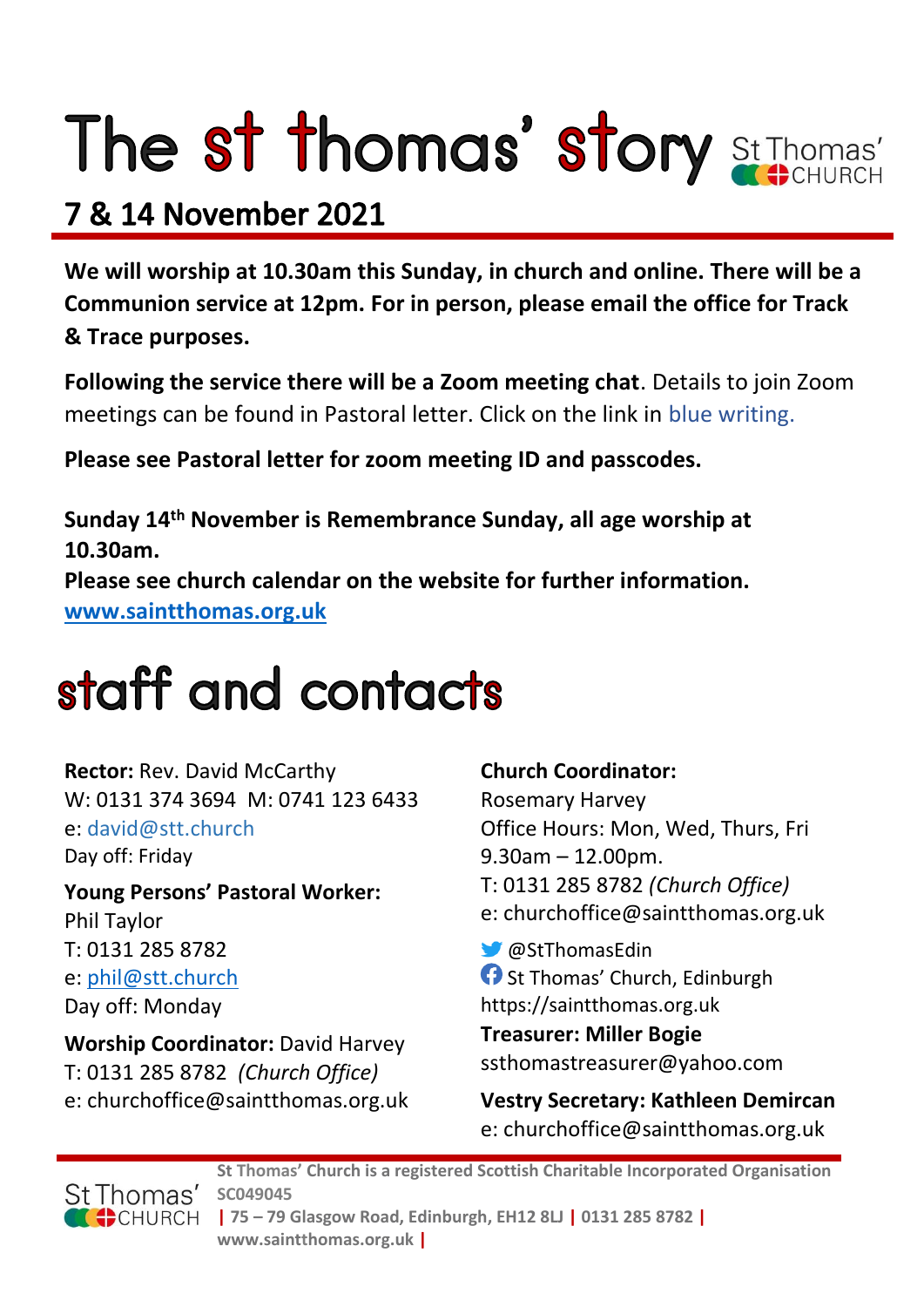**Please note the office is closed on Thursday 11th & Friday 12th November next week.** Please book for Sunday's service, for Track & Trace purposes on 14th November by 11am on Wednesday 10th November. *Thank you.*

**Coffee Plus** is restarting on Thursday 4<sup>th</sup> November. We are so pleased that we can now meet once again in the Church hall to have coffee, scones and lots of chat. For the next few weeks we will meet from 10:30am till 12 noon. Masks will need to be worn while moving about in the hall but can be removed while sitting at a table and drinking coffee and eating. We look forward to having fellowship with each other once again on Thursday mornings.

**O Christmas Tree:** We are having a 'Caring Christmas Tree' delivered on 24 November and plan on erecting and decorating it on the afternoon of **Thursday 25 November**. If you'd like to help, please let the church office know.

# **Sunday 7 November 2021**

#### **to**

# **Sunday 21 November 2021**

Sunday worship and some other events are available online at: <https://www.facebook.com/stthomasedin> <https://www.youtube.com/channel/UC1r0Eq3PqBmxioDssYXCbGQ> <https://www.twitter.com/StThomasEdin>

**Sunday 7 November @ 10.30am Service – Tear Fund Post Worship Chat -**"Zoom" meeting details in Pastoral letter. **@ 6.30pm – 7.30pm "Zoom" Prayer Base**

**Monday 8 November @ 4pm Rooted Bible Study** – Zoom meeting details in Pastoral letter.

# **Tuesday 9 November**

**@ 10am – 11.30am – Toddler group**, please contact the office for details. **@ 12pm – Midday prayer on Facebook**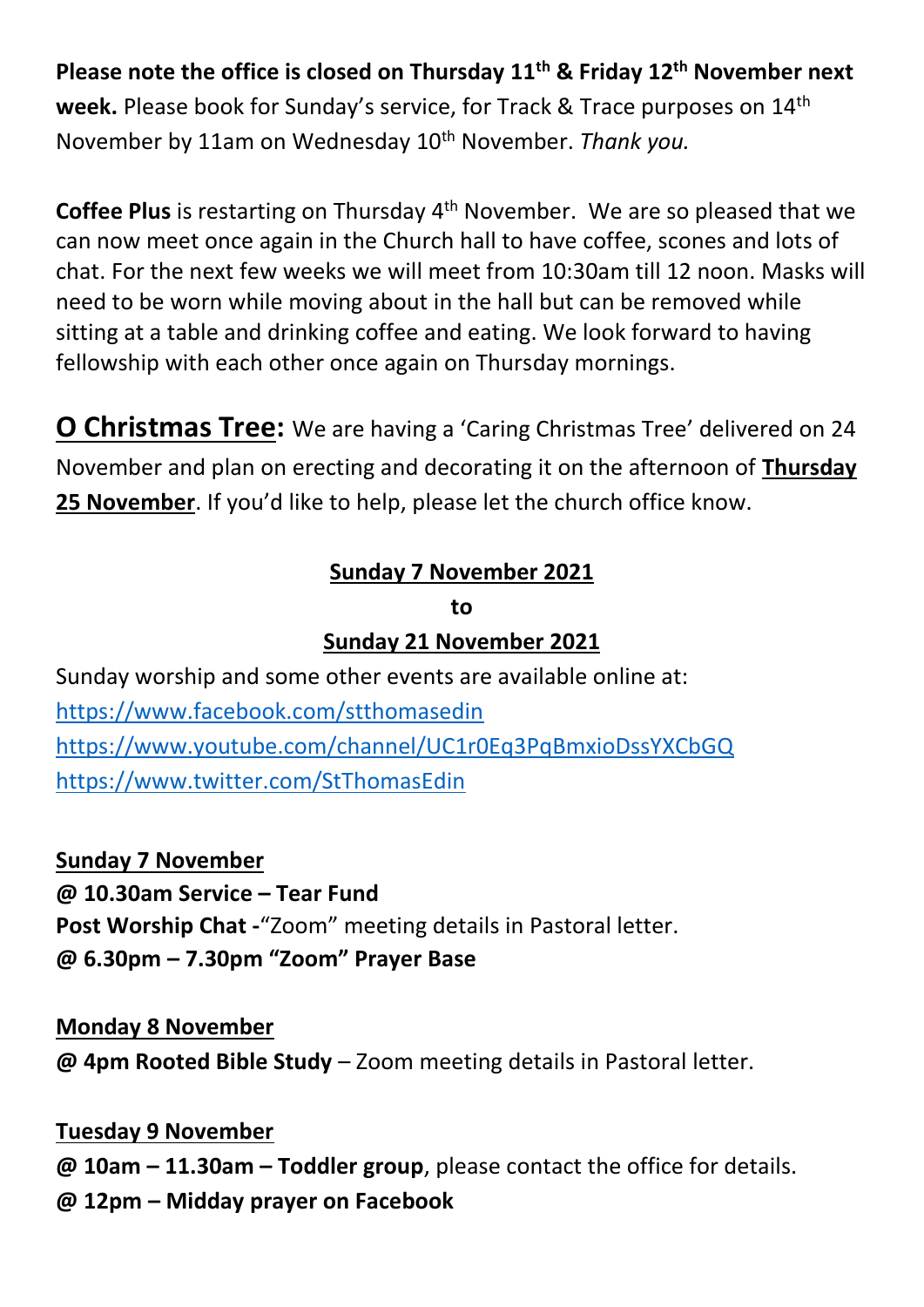#### **Wednesday 10 November**

- **@ 2pm Rooted Bible Study – in person,** meet in the Main Hall.
- **@ 2pm Grounded men's Bible study,** at 16 Belgrave Road
- **@ 8pm – Night Prayer on Facebook**

# **Thursday 11 November @ 10.30am-12pm – Coffee Plus – in person, meet in the main hall.**

# **Sunday 14 November @ 10.30am Remembrance All Age Service, Phil Taylor is preaching. Post-Worship Chat -** "Zoom" meeting details in Pastoral letter. **@ 6.30pm – 7pm "Zoom" Prayer Base**

# **Monday 15 November**

**@ 4pm Rooted Bible Study** – Zoom meeting details in Pastoral letter.

# **Tuesday 16 November**

**@ 10am – 11.30am – Toddler group**, please contact the office for details.

#### **@ 12pm – Midday prayer on Facebook**

# **Wednesday 17 November**

**@ 2pm Rooted Bible Study – in person,** meet in the Main Hall.

**@ 8pm – Night Prayer on Facebook** 

# **Thursday 18 November**

- **@ 10.30am-12pm – Coffee Plus – in person, meet in the main hall.**
- **@ 7.30pm – 8.30pm – Central Meeting – Zoom details in Pastoral letter**

# **Sunday 21 November**

**@ 10.30am Service – Communion Service, David McCarthy is preaching Post Worship Chat -**"Zoom" meeting details in Pastoral letter. **@ 6.30pm – 7.30pm "Zoom" Prayer Base**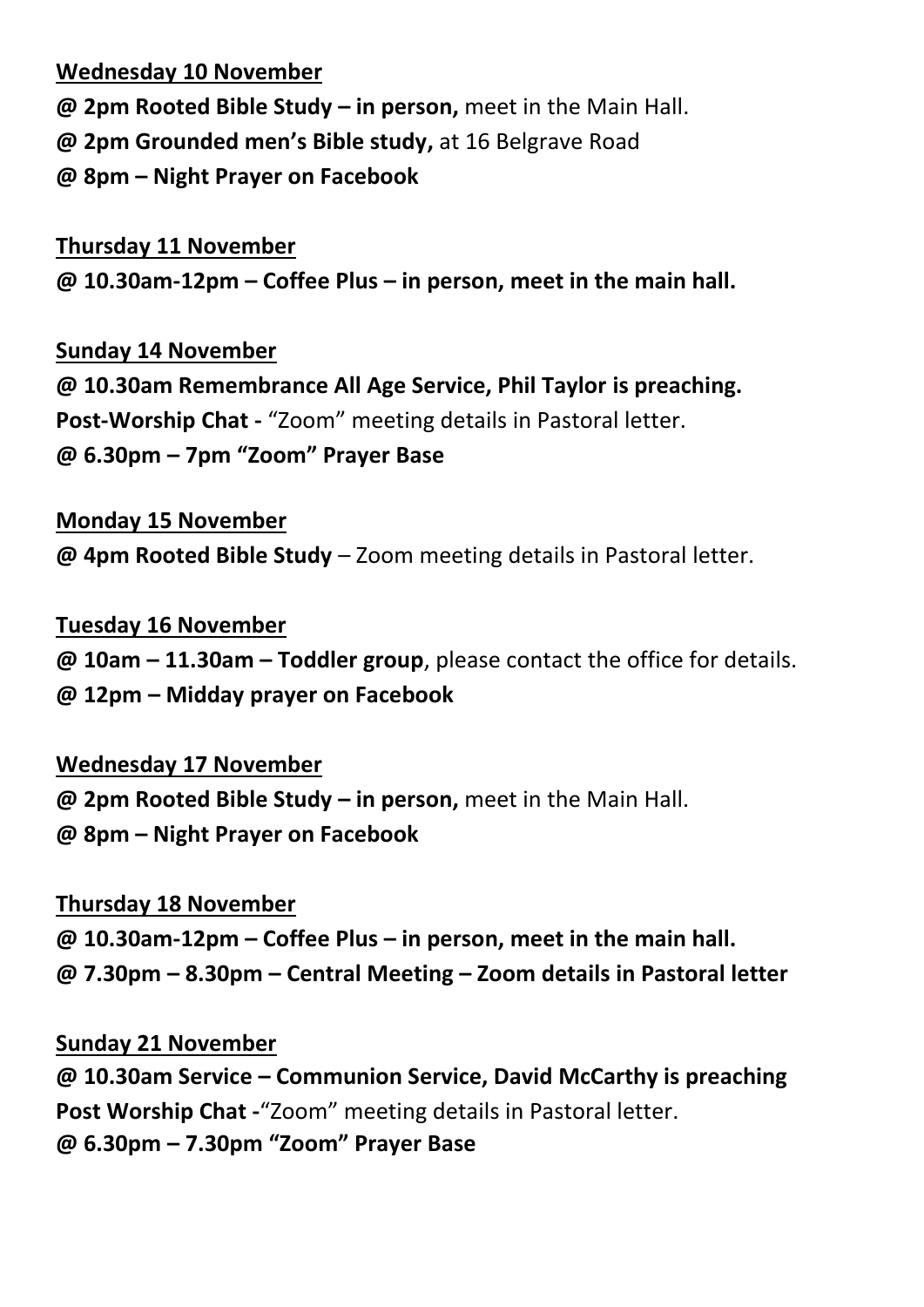# for our prayer

Pray for **Frank** and **Linda Henderson** as they recover from Covid-19.

Continue to pray for **leaders and influencers** as they meet at COP26 in Glasgow **–** that the cost to God's creation of doing nothing is paramount in the deliberations. Pray for prophetic voices to speak God's Word on the matter and for just outcomes which honour the Lord and protect the vulnerable.

Pray for those considering **planting churches in Wales** under the care of the Anglican Convocation in Europe – for resources, wisdom and continuing courage.

Keep the **Carers and Toddlers Group** on Tuesday mornings in prayer. Pray for **Hilary Robinson** as she coordinates this important ministry. Pray that many parents and carers will return.

Pray that the **F@ST Club** will see a growing attendance, good fun, and the love of Jesus seen and known.

Pray for **Coffee Plus** as people begin to meet again – that people will return and that it will be an encouraging time of friendship and care. Pray for **Alison Bogie** as she organises this and that there are others who willing to help.

**Alison Carter** had cataract surgery on 12 October – pray for a full recovery.

Pray for **Mandy & Andy Lines** as her treatment for myeloma continues – that it will have mild side effects and bring healing.

Pray for **David Harvey**, whose struggle with pain from his damaged shoulder is ongoing.

Pray for **the many whose mental health is not good** at the moment – for comfort, peace and that the light of Jesus would shine in the darkest of times.